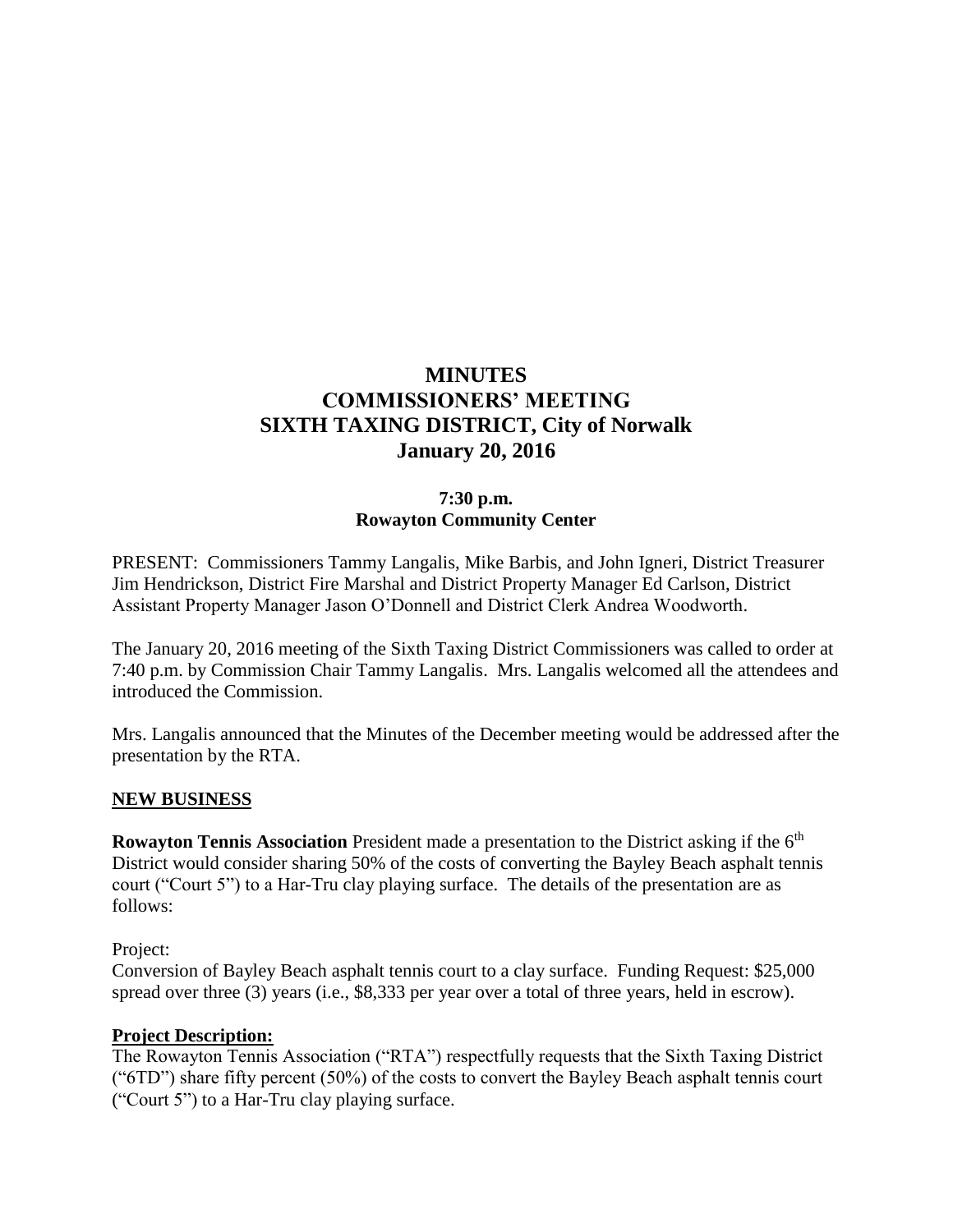#### **Reasons for Project Request**

- **During peak demand periods, the RTA members are often unable to play** due to a shortage of courts. RTA members choose not to play on Court 5 due to the prevalence of cracking on the court surface which makes the court both difficult to play on and a risk for causing injury.
- Peak periods are defined as weekend mornings, weekend afternoons, weekdays when league tennis matches are scheduled, summer holidays and Friday evenings.
- Rowayton residents who are not RTA members are required to play on Court 5 as it is the only court available to them. **The quality of the playing experience is low due to the cracking in the court surface.**
- **Court 5 is an under-utilized community asset.**

# **Background of Court 5**

- **Court 5 is currently open to ALL Rowayton residents.** Membership in the RTA is not required to play on Court 5. Advanced booking of Court 5 can be made with 24 hour notice by non RTA members via the RTA website. Play on Court 5 is also permitted when the court is unused on a first-come/first-serve basis.
- **In 2011, the 6TD granted the RTA \$9,550 to repair and resurface Court 5.** Approximately, \$6,000 of this amount was associated with fixing the prominent cracks on the court. (Please refer to Appendix 1 for a copy of the December 2010 funding request and for pictures of the condition of the court).
- **Only four years later, prominent cracks have reappeared in the court surface** Please see Exhibit 1) **and will be an ongoing problem** due to the location of the court near the Sound. High water levels around Bayley Beach pose problems for asphalt surfaces (due to sub-surface temperature changes, tidal flow, flooding, surface water freezing, etc.).

# **Advantages of Conversion to 6TD, the RTA and the Community**

- The recurring **long-term cost of maintaining a clay court in a beach area is lower** than that of maintaining an asphalt court.
- Additionally, the **RTA proposes to take over the lease and cover all future maintenance costs associated with Court 5 post-conversion** out of its operating budget
- **After the conversion to clay, the 6TD will not face future requests for the repair of cracking on Court 5.**
- The **terms of access to Court 5 by non-RTA members will NOT change** in any way.
- **The end results would be:**
	- o **The elimination of ongoing expense to repair cracks for the 6TD**
	- o **An increase in court availability for RTA members.**
	- o **An improved court surface for Rowayton residents**
	- o **Lower risk of injury for all players.**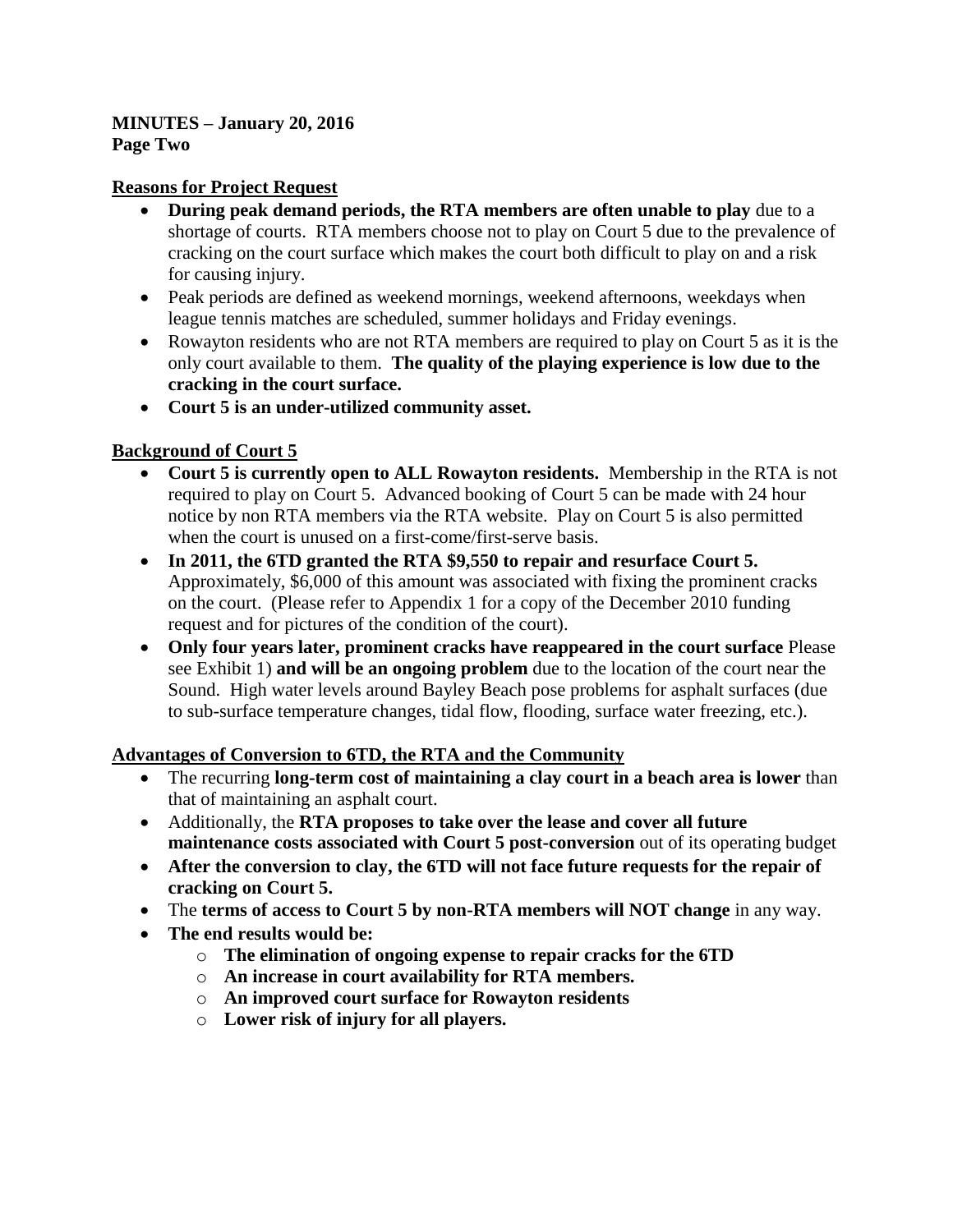#### **MINUTES – January 20, 2016 Page Three**

# **Estimated Project Cost**

The RTA received two letters from service providers (refer to Exhibit 2 for a copy of the more detailed response) estimating the total costs of converting Court 5 to clay at about \$55,000.

- \$50,000 to cover the cost of the removal and disposal of the existing asphalt as well as all the labor and raw materials to convert Court 5 to Har-Tru.
- \$4,000-\$5,000 to install sprinkler system

# **Estimated Project Timing**

The RTA expects to break ground on the project in the spring of 2018. As per the letters from service providers, the time to complete the project would be about two weeks.

# **RTA Fundraising Options**

The RTA has several options to fund its portion of the investment, including:

- Cash on hand.
- A one-time assessment fee charged to RTA members.
- Donations from RTA members.
- Special events sponsored by the RTA (raffles, exhibitions, tournaments, etc.).
- Sponsorships from local business

Commission Chair Tammy Langalis asked what percent of the time the 5<sup>th</sup> court is used. Sarah Johnson, RTA President, replied that Scott Whiteman uses it for his camp but not often otherwise. Tammy also asked that if it became a Har-Tru court, would they expect greater use. Mrs. Johnson's reply was they expected it to be used as much as the other courts. Mrs. Langalis would like to see the RTA go back to the construction companies to see if they would guarantee their current estimates. Mr. Barbis suggested that an RTA representative attend the public budget meeting on February 17.

The Rowayton Library's Director gave a presentation to the Commissioners on behalf of the library. She explicitly thanked Ed and Jason for all their ongoing help with library issues. She also mentioned that the library has consistently received kudos from the state. Following is Ms. Yurechko's letter requesting library funding in the FY 2016-17: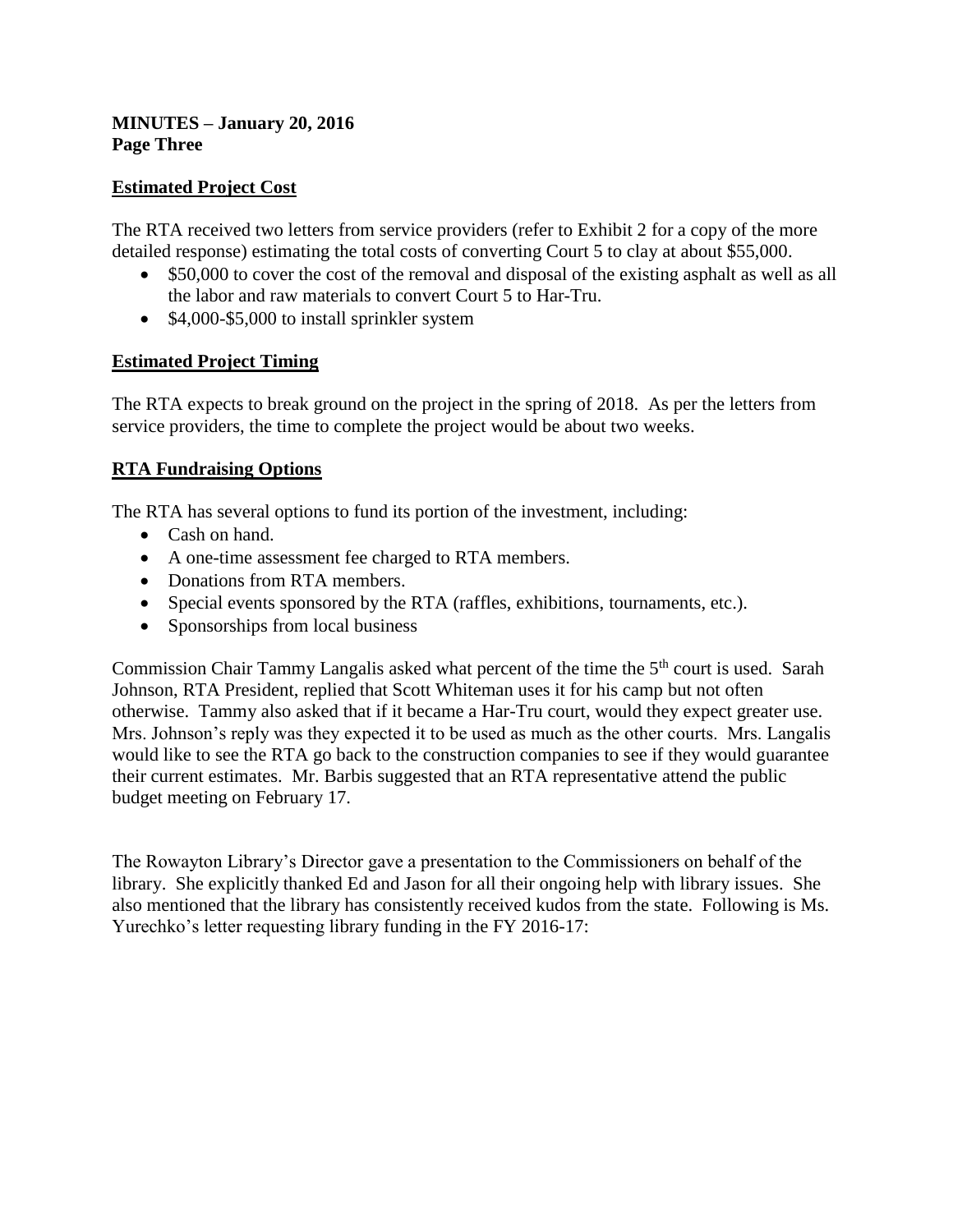**MINUTES – January 20, 2016 Page Four**

December 15, 2015

Dear Commissioners and Treasurer:

The Rowayton Library has had an exciting year. Even though we had the burst pipe issue to contend with, we were still able to make a number of improvements to the library. We upgraded our six desktop computers and purchased seven new laptops for use in our popular technology classes for adults and children. We also acquired nine iPads and worked with the District to provide better wireless access throughout the Community Center. And just today we invested in the capital improvement of carpeting the Children's Room.

In addition, we continue to offer quality programs for children, teens and adults, working cooperatively whenever possible with other organizations in town such as the Rowayton Elementary School, Rowayton Gardeners and Rowayton Historical Society. The feedback we have received has been positive, and we would like to continue the good services and programs we provide by further working with other community groups to extend the funds we receive.

Your generous grant to the library last year of \$195,000 helped us achieve many of our goals. We were able to offer more technology programs and to create a platform for access to e-books and other digital content. The response to our digital collection has been positive, and we continue to circulate our print and audiovisual items quite well.

As the cost for all of these items increase, the library has committed to more fundraising efforts. With the addition of the Winter Carnival last February and the Monster Dash this fall, we are constantly looking at creative ways to help raise the necessary funds for the library to continue to improve.

Our hope is that we can count on the District to support our efforts and help us build upon our strengths. **The Rowayton Library would like to present a funding grant request for FY 2016-17 in the amount of \$199,800.** Your continued financial assistance is essential to reaching our goals to become an even better community asset.

Obviously, the Library Board understands that public resources must be allocated effectively in order to benefit the community. Our unique physical location coupled with a commitment to be open as much as possible (even on many holidays) to best serve this community, makes us a true social, informational and educational hub. Please continue to invest in all we do.

Thank you for considering our proposal and the continued support you have given to the Rowayton Library.

Sincerely yours, Melissa Yurechko Library Director.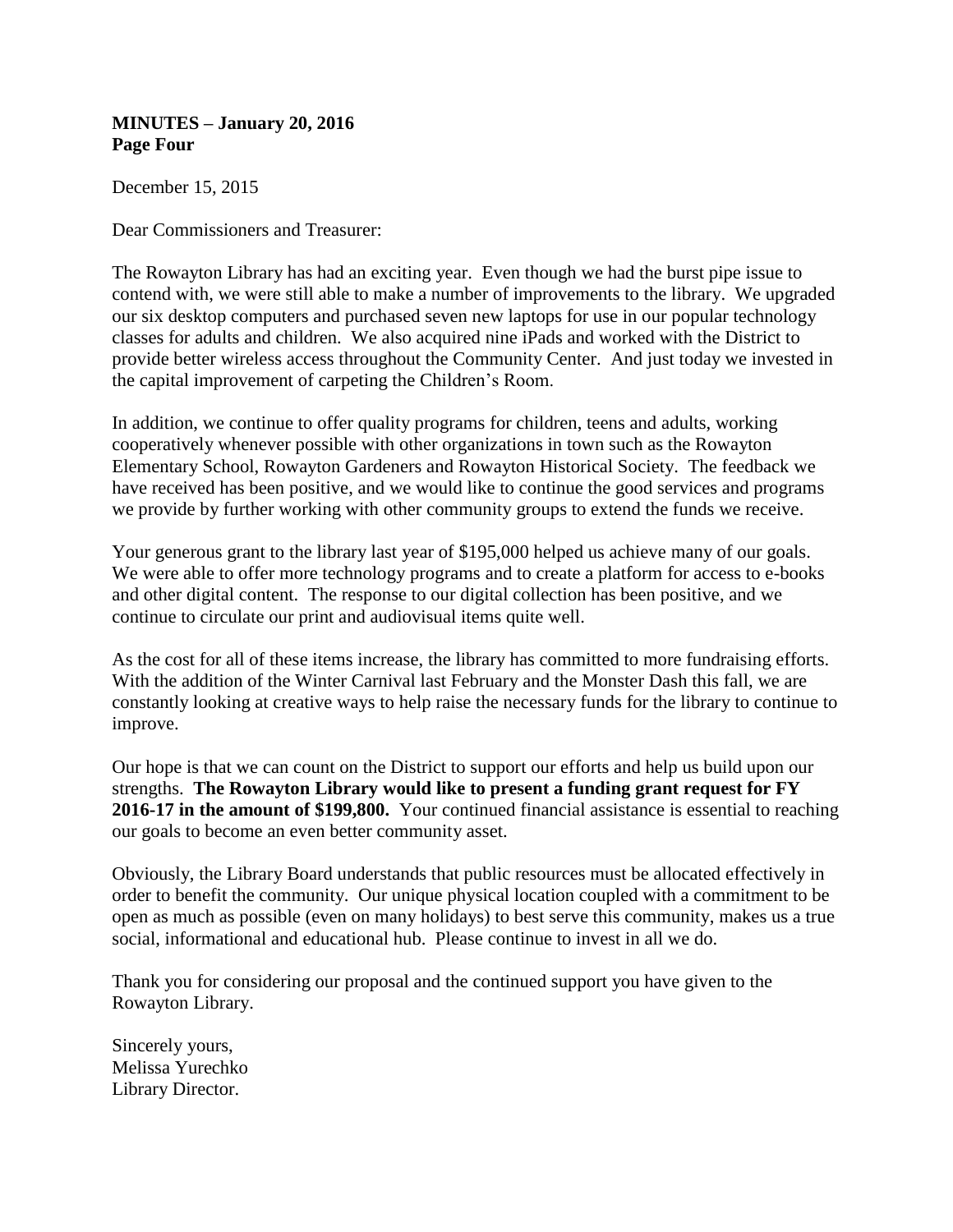# **MINUTES – January 20, 2016 Page Five**

Mr. Barbis said that the district had upped the grant in order to have longer Saturday hours and asked how that was going. Ms. Yurechko said that they are very busy until about  $1 - 2$  p.m. and then it picks up again around 4 -5 p.m. They will make the hours shorter in the summer. She said that they are open 44 hours per week. If the evening programming were included, the hours would go up. Melissa also mentioned that there is an interest in storage of some equipment. For instance, Dre Towey has a lot of art equipment and would be interested in seeing it used in the community. There is a strong Maker Movement underway. Melissa would like to gauge the interest in this.

Mrs. Langalis asked if the other two commissioners had any corrections or additions to make to the submitted December Minutes. Since there were none, Commissioner Igneri made a motion to accept the December meeting minutes as submitted. The motion was seconded by Commissioner Barbis and the December 16, 2015 meeting minutes were approved as submitted.

#### **OLD BUSINESS**

There was no old business.

#### **REPORTS**

**Commissioner Mike Barbis** said that we are expecting to hear from Brendan McGee with a proposal regarding an effort to purchase the Greens Ledge Lighthouse. The Sixth Taxing District will be sending a letter in support of Brendan's efforts and endorsing his application. We are not in a position to support it financially.

**Commissioner John Igneri** said that he has asked for a cost estimate to remedy the situation of a lack of adequate heating in the Seaside Delights shop in Pinkney Park. The historical society has said they will get back to us.

Mr. Igneri also announced that the developer of the Norwalk mall, the Sono Collection, will be in attendance at the February 17 meeting of the Sixth Taxing District Commissioners. This will only be an informational meeting. He predicted that expected mall construction at the same time as the state is doing work on I-95, the Walk Bridge, etc. will spell a  $3 - 5$  year period of nightmare traffic in Norwalk. Mayor Rilling has asked that coordination of all projects be considered. There will be close to \$1 Billion in spending in Norwalk during that time.

Mr. Barbis also said that he has had a conversation with Terrie Wood about Darien's lack of enforcement of the "No Through Trucks" ban. She will approach Darien officials about our concern.

**Commissioner Tammy Langalis** announced that the public budget meeting will be before the February 17 Commissioners' Meeting starting at 7 p.m. We will endeavor to post the proposed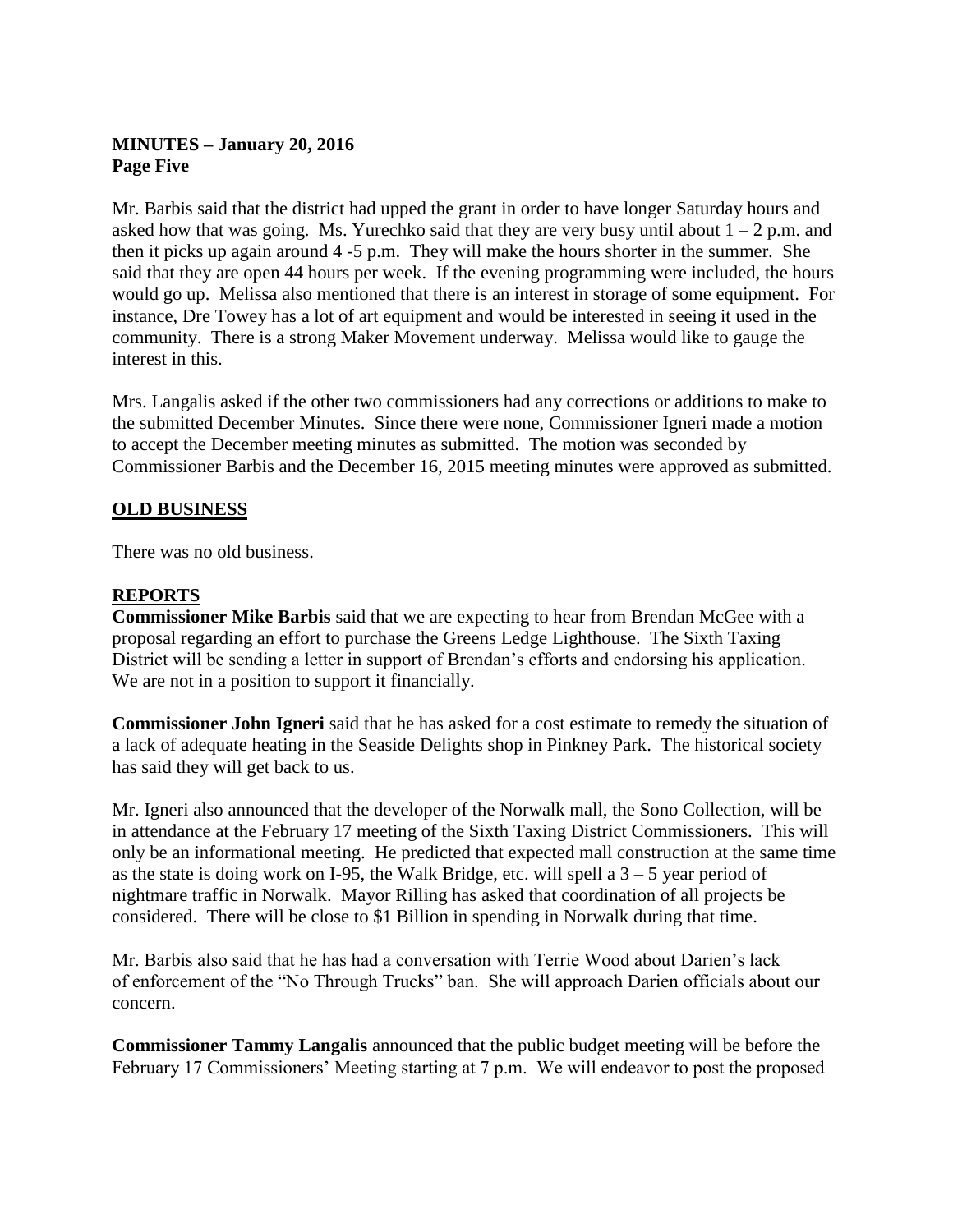#### **MINUTES – January 20, 2016 Page Six**

FY 2016-2017 budget on the  $6<sup>th</sup>$  TD web site before the Annual Budget Meeting scheduled for March 2, 2016.

## **Sixth Taxing District Treasurer's Narrative Report To Commissioners' Meeting January 20, 2016**

#### **Handouts to Commissioners\*:**

- Budget v Actual report as of December 31, 2015 for FY 15-16
- Treasurer's Report of Bank Balances as of December 31, 2015
- Capital Funds Project Balances report
- Report of Bills Paid in December 2015
- Motion 1: Budget Modification for Fire Dept. Capital
- Motion 2: Budget Modification for Road Safety Project Capital

# **Comments on Reports:**

 **On the District Budget v. Actual Report** Our expenses are at 58% of the budgeted expenses and our income is at 52% of the budgeted income for FY 15-16.

# **Events:**

- We have met with the auditors and reviewed the completed FY 14-15 Financial Statements. The auditors have issued a clean opinion.
- We are preparing the FY 16-17 Budget preparation.

\*Please note, these are preliminary drafts and not final audited reports.

(Statistical reports will be included at the end of the minutes).

The first motion that is proposed by the Treasurer is to re-appropriate available funds of \$15,000 in the Operating: Fire Dept. account #6310, to the Capital Projects: Fire Department account #3541 to increase funds for the SCBA equipment purchase. Mrs. Langalis made the following motion: "I, Chairwoman Langalis, move to re-appropriate the available funds to the Capital Projects: Fire Department account #3541 in the amount of \$15,000". Commissioner Igneri seconded the motion which passed unanimously.

Mr. Hendrickson explained that we have been working with the city for awhile and have a plan with the city for pedestrian safety painting on roads and signage from Pinkney Park to the other side of the fire house. We have to get state approval. In order to get the work done, we will split the cost with the city and spend just under \$12,000 for materials. The city will do the work and pay for the work. Mrs. Langalis made the following motion: "I, Chairwoman Langalis, move to re-appropriate available funds of \$12,000 in the Capital: Bayley Beach Field Drainage account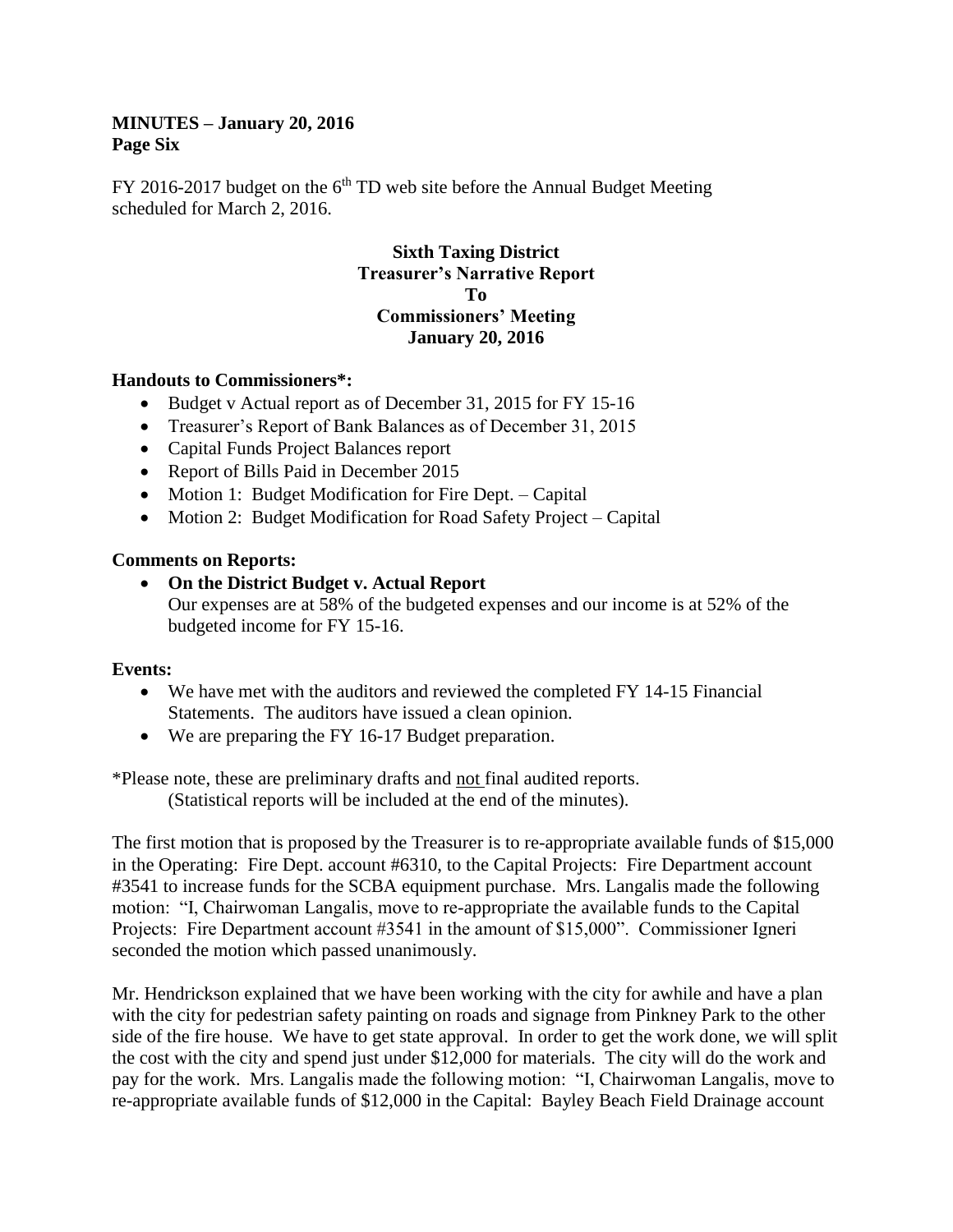#### **MINUTES – January 20, 2016 Page Seven**

#3250 to the Capital Projects: Road Safety Project". Commissioner Igneri seconded the motion which passed unanimously. We're hoping to get this work done by Memorial Day. We're hoping it will have a positive effect on getting people to slow down in the city. We're hoping that a 5 mph lower speed limit will also help.

| <b>Report of the Fire Marshal</b>        | <b>January 20, 2016</b> | <b>Ed Carlson</b>           |
|------------------------------------------|-------------------------|-----------------------------|
| <b>Type of Activity</b>                  | #                       | # Man Hours                 |
| <b>Blasting Permits</b>                  | ***                     | ***                         |
| <b>Blasting Site Inspections</b>         | ***                     | ***                         |
| <b>Building Inspections</b>              | 2                       | 3                           |
| Clerical (office) work                   |                         | 21                          |
| <b>Fire Marshal Conferences</b>          | ***                     | ***                         |
| <b>Career Development Training</b>       | 2                       | 6                           |
| Investigations                           |                         | $\mathcal{D}$               |
| Meetings: FFLD/NHFMA                     |                         | $\mathcal{D}_{\mathcal{A}}$ |
| <b>Other: Plan Review</b>                |                         | 4                           |
| <b>Other: Temporary Structure Permit</b> |                         |                             |
| signed and inspection                    |                         |                             |
|                                          |                         | 39                          |

Remarks: Attended all day (1/7/16) Code Enforcement Review

Mr. Carlson went on the say that he would be holding a workshop program for some local nanny groups on fire safety. They will make a donation to the fire department.

Also, 71 Rowayton Avenue has been almost completed.

#### **District Property Manager Report January 20, 2016 Ed Carlson**

#### **Community Center:**

- 1. A new passage lock was installed on the Library bathroom door.
- 2. I have talked to a couple of people that visit the dog park about keeping the dog on a leash from the car to the park.

#### **Bayley Beach:**

- 1. Chips have been spread along the border plantings.
- 2. The electrical fixture has been installed and is connected for future concerts.

#### **Pinkney Park:**

- 1. The new post lamps have been installed.
- 2. The electrical fixtures and equipment has been installed for future concerts.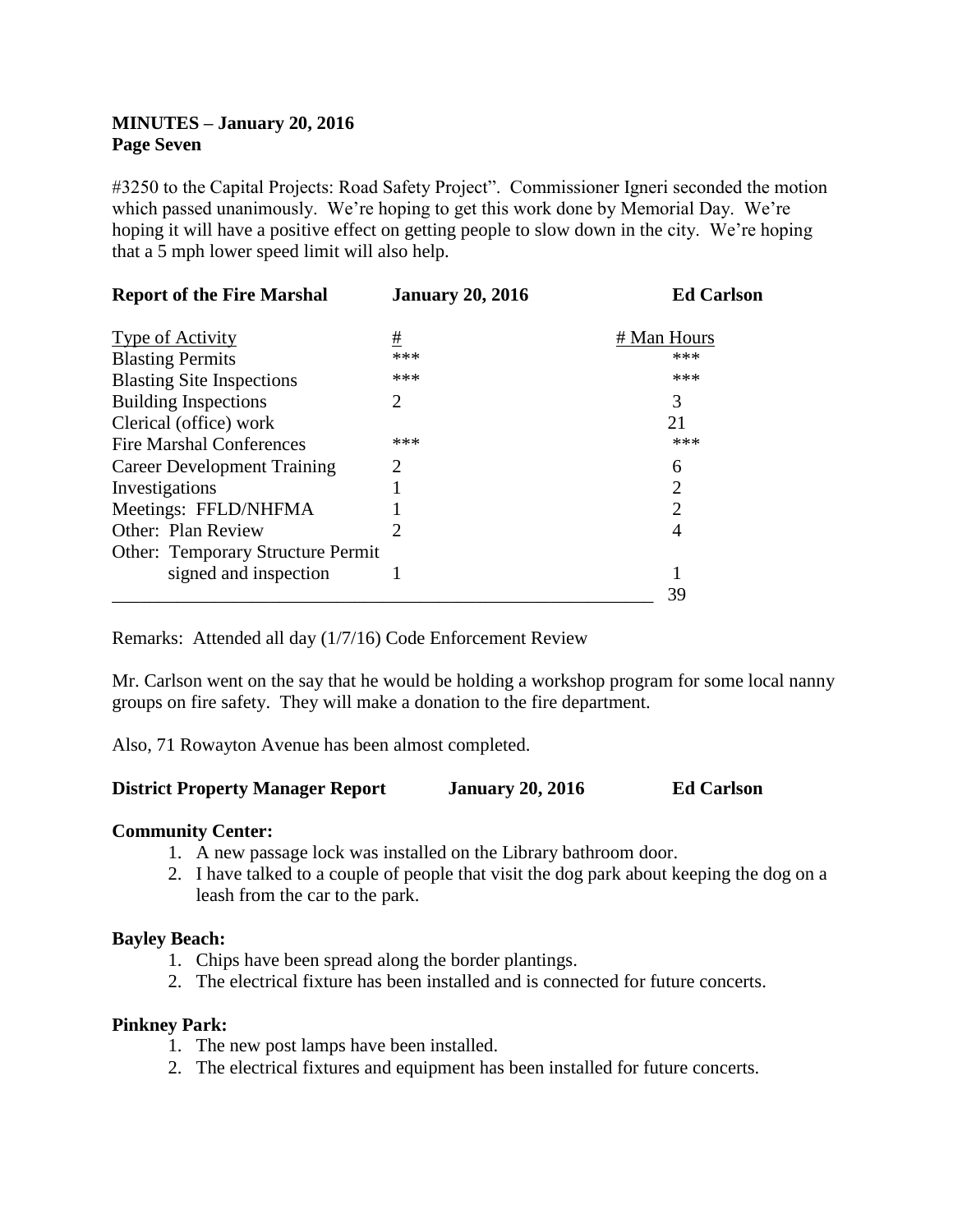#### **MINUTES – January 20, 2016 Page Eight**

- 3. The solar light for the bell at Old School Field will be installed when we get a warm day.
- 4. The apple trees have been pruned.

Mrs. Langalis noted that the RR Station lots have been fairly full which has generated a couple of complaints. Bicycles have been left there for many months. Mr. Barbis will take a picture of the bicycles and post it on the web site and Facebook. We can then cut the locks and remove the bicycles if they are not removed by their owners.

Another complaint is that when you pull in to the eastbound lot, there is a tight squeeze between the entry lane and parked cars.

There has also been a report of some teenagers having paint ball fights at Farm Creek. We need to do away with that. It's a nature preserve and not meant for such use.

# **Report of the District Clerk January 20, 2016 Andrea Woodworth**

- 1. There is going to be a wedding at the Communtiy Center under a tent on the lawn on July 2, 2016. The couple renting the tent have asked if they might have it taken down on Tuesday, July 5, since the tent company will charge them a premium if they have to do it on a holiday weekend. They would also like to put it up on Wednesday or Thursday before the wedding on Saturday. I've already spoken with Ed and he's in agreement. What say you? **Approved**
- 2. Columbus Magnet School has asked to use the Moose Room on April 2, a Saturday, for a PTA fundraiser. They estimate 100 people attending with the possibility of going to about 120. There won't be lots of chairs for everyone to sit down. We've already approved (through Mike) having the Fox Run Fundraiser but he estimates having a much smaller # of people on May 21. I have quoted the "local" rate for fundraisers of \$200 to both groups. They will provide insurance and a clean-up fee.
- 3. I heard from Dana Beringer and she sends her best wishes and thanks for the support of the Commissioners over many years. They would like to confirm a May 21 morning "Miles for Myles" event. They will be out by 11:30 and shouldn't interfere with the Columbus fundraiser.
- 4. I've initiated the "Rowayton Community Calendar" and have added a few items I know about. I haven't, as yet, notified the various organizations that they will be able to view the calendar when planning their events, which information they will provide me. I will be in touch with as many as I can during this week.
- 5. The RCA has planned a winter clothing drive this weekend in the Moose Room. They are concerned about the weather and I informed them that the following Saturday,